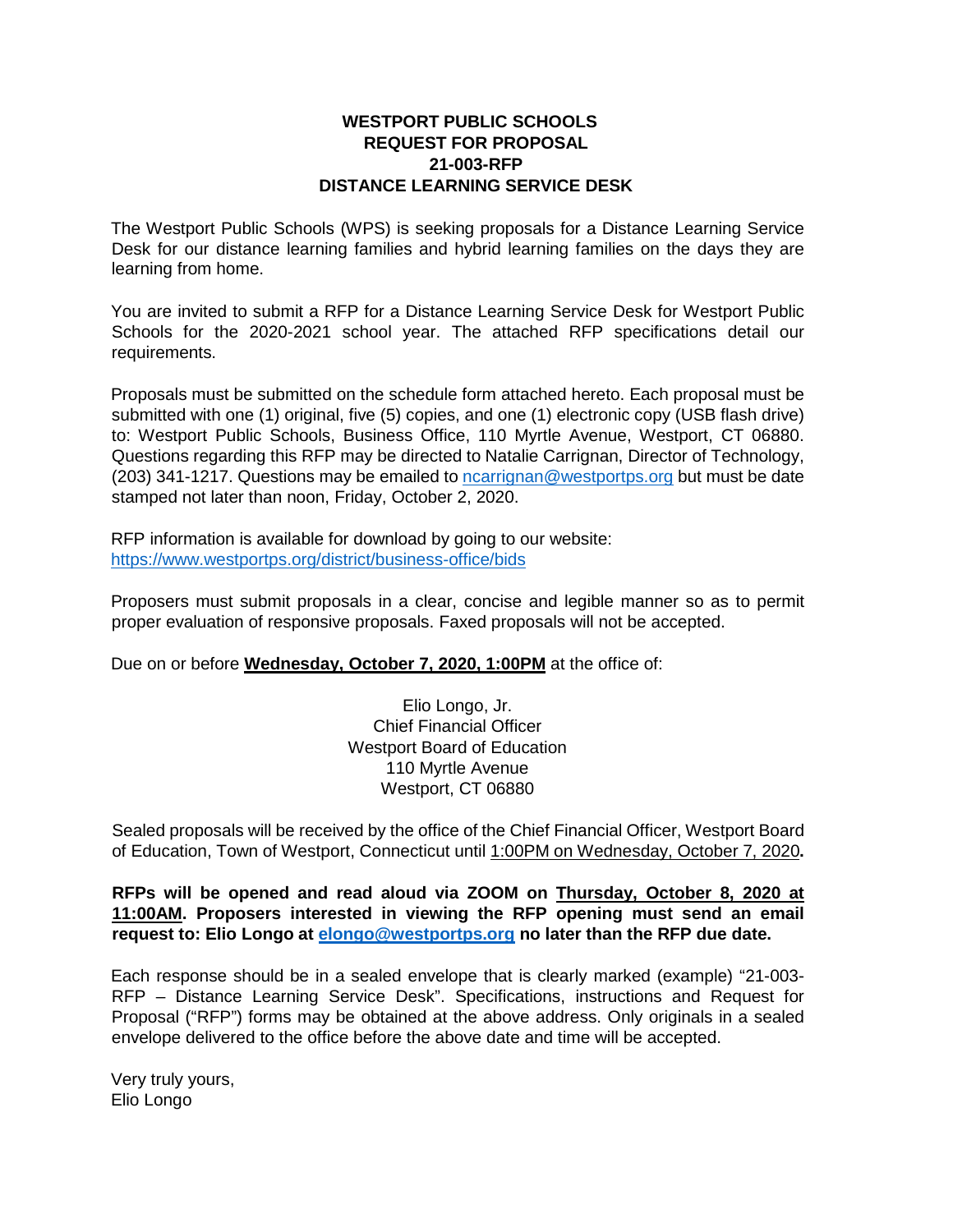Westport Public Schools Business Office – Room 300 110 Myrtle Avenue Westport, Connecticut 06880

# **DISTANCE LEARNING SERVICE DESK RFP**

**RFP DUE DATE: Wednesday, 10/7/2020, 1:00PM**

**ZOOM OPENING DATE BY INVITATION: Thursday, 10/8/2020, 11:00AM**

**RFP NUMBER: 21-003**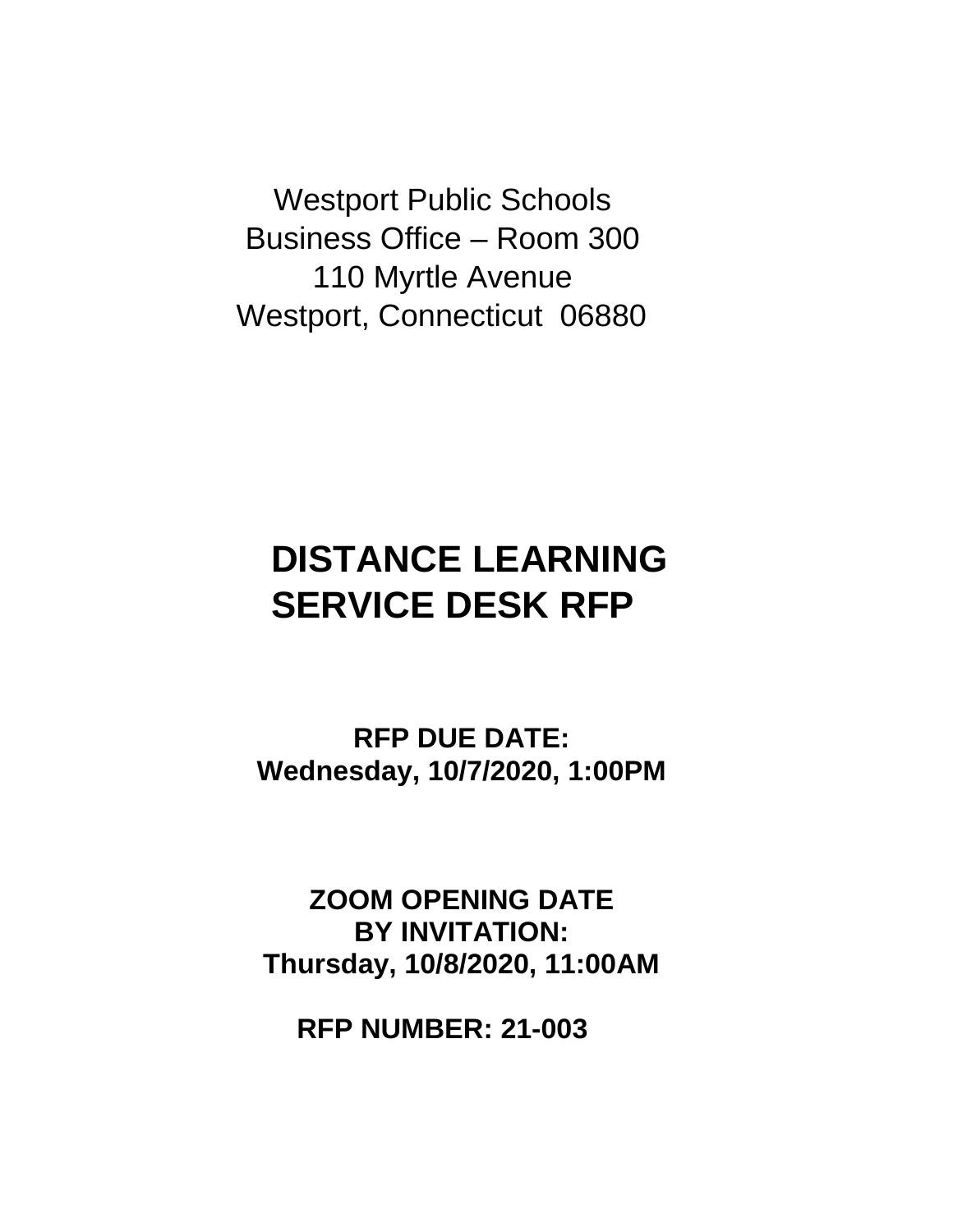# 1. **PURPOSE**

The Westport Public Schools (District) is seeking proposals for a Distance Learning Service Desk for our distance learning families and hybrid learning families on the days they are learning from home.

# 2. **BACKGROUND**

The Town of Westport, CT, is located approximately 50 miles from New York City and has a population of approximately 26,000 people. Our 8 public schools have a current enrollment of 5,451 students and consist of 5 elementary schools (K-5), 2 middle schools (6-8), and one comprehensive high school (9-12). The district also offers Pre-K at Coleytown Elementary School with a current enrollment of 74. Employees for the system include approximately 600 certified staff and 340 classified staff.

# 3. **SCOPE**

# **21-003-RFP Distance Learning Service Desk Specifications**

The Westport Public Schools (WPS) is seeking proposals for a Distance Learning Service Desk for our distance learning families and hybrid learning families on the days they are learning from home.

# **Scope of Services Requested**

Service Desk Parameters

- Provides incident intake and remote support for students, parents, and/or caregivers who are engaged in distant learning activities via email, chat, and a toll-free 800 number Monday-Friday between 7:00 am -8:00 pm EST.
- Handles problem management intake, initiation, triage, and escalation
- Uses a ticketing system to track all calls via response incident number that WPS has view status of all tickets and ability to run reports
- Support to include
	- o Google Classroom and G-Suite usage and access
	- o Zoom usage, access, and audio/video troubleshooting
	- o Password resets
	- $\circ$  Chromebook, iPad, Mac, and Windows device support including audio/video setting issues
	- $\circ$  Local internet connection troubleshooting to include restarting the local network hardware and verifying that there is a connection to the local LAN or wireless. For actual ISP latency or outages, students/parents should be referred to their ISP.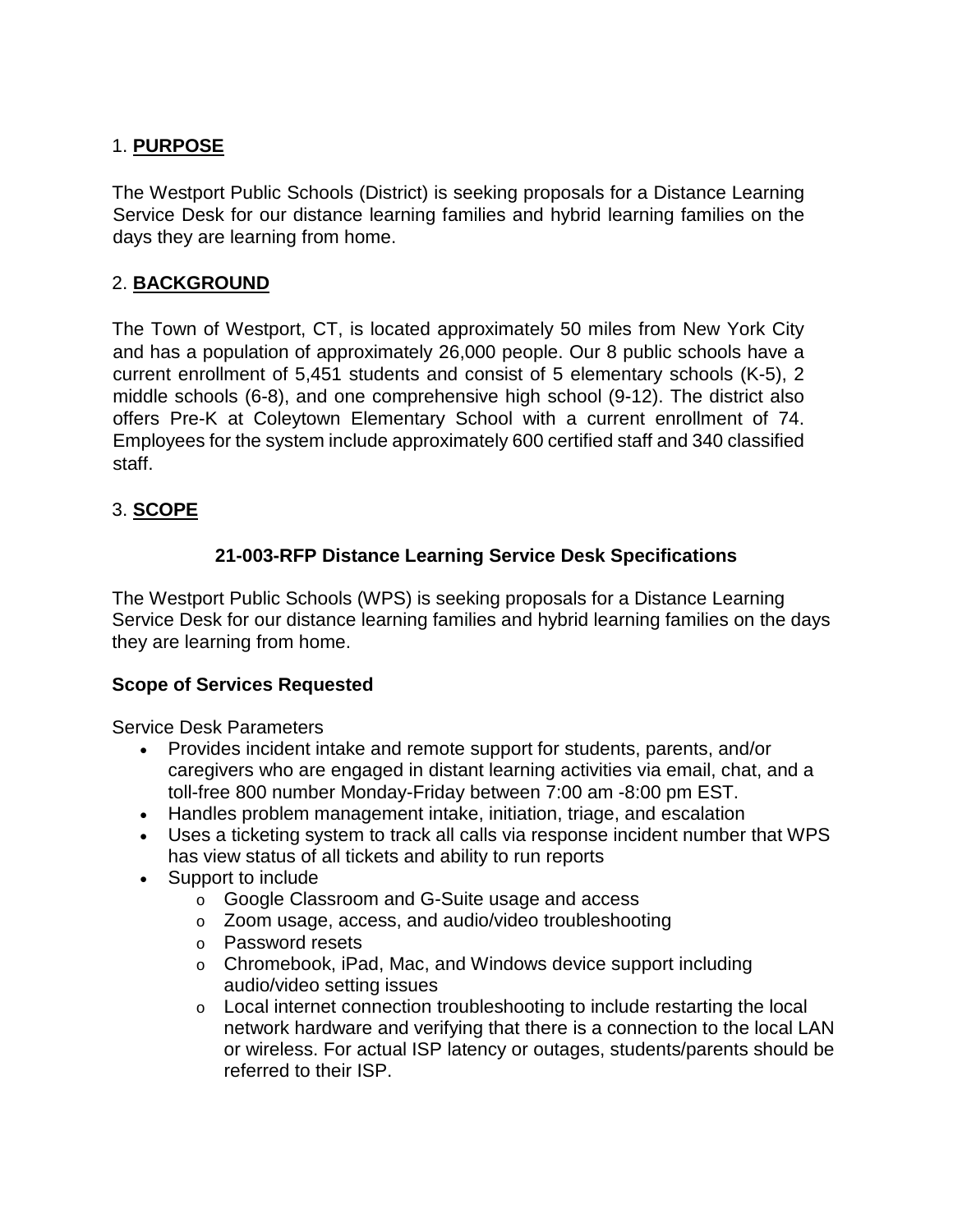- Holds weekly meetings for first 6 weeks, then bi-weekly meetings with WPS to review
	- o Average response times
	- o Ticket type distribution
	- o Ticket volume
	- o Trending issues
	- o Average time to resolve

Service Desk Technician Qualifications

- All technicians on the service desk should have experience with supporting K-12 users
- Service desk staff should include Service Desk Institute (HDI), Google and ITL certified support personnel and provide proof of certification prior to award of RFP

Additional Information to Include in Proposal

- References of at least 2 Connecticut districts vendor has provided technical support for
- Service level acknowledgement/answer speed and response speed per intake mode (phone, chat, email)
- Details on the vendor's implementation process
- Minimum standards or requirements the vendor has of the Westport Public Schools for the Service Desk to operate, or any restrictions the vendor has on types of devices that will be supported (i.e. devices that are "jailbroken")
- Excluded services

# **Cost**

Please include an itemized breakdown of costs as applicable in the RFP response.

| Timeframe                    | <b>Total Cost</b> |
|------------------------------|-------------------|
| Oct 12, 2020 - June 20, 2021 |                   |

#### **Cost for Contract Extensions:**

The Westport Public Schools reserves the right to extend the contact 30 days prior to the end of the original contract agreement.

| Extension | Timeframe                           | <b>Total Cost</b> |
|-----------|-------------------------------------|-------------------|
| Option 1  | August 20, 2021 - December 20, 2021 |                   |
| Option 2  | December 20, 2021 - June 20, 2022   |                   |
| Option 3  | Or August 20, 2021 - June 20, 2022  |                   |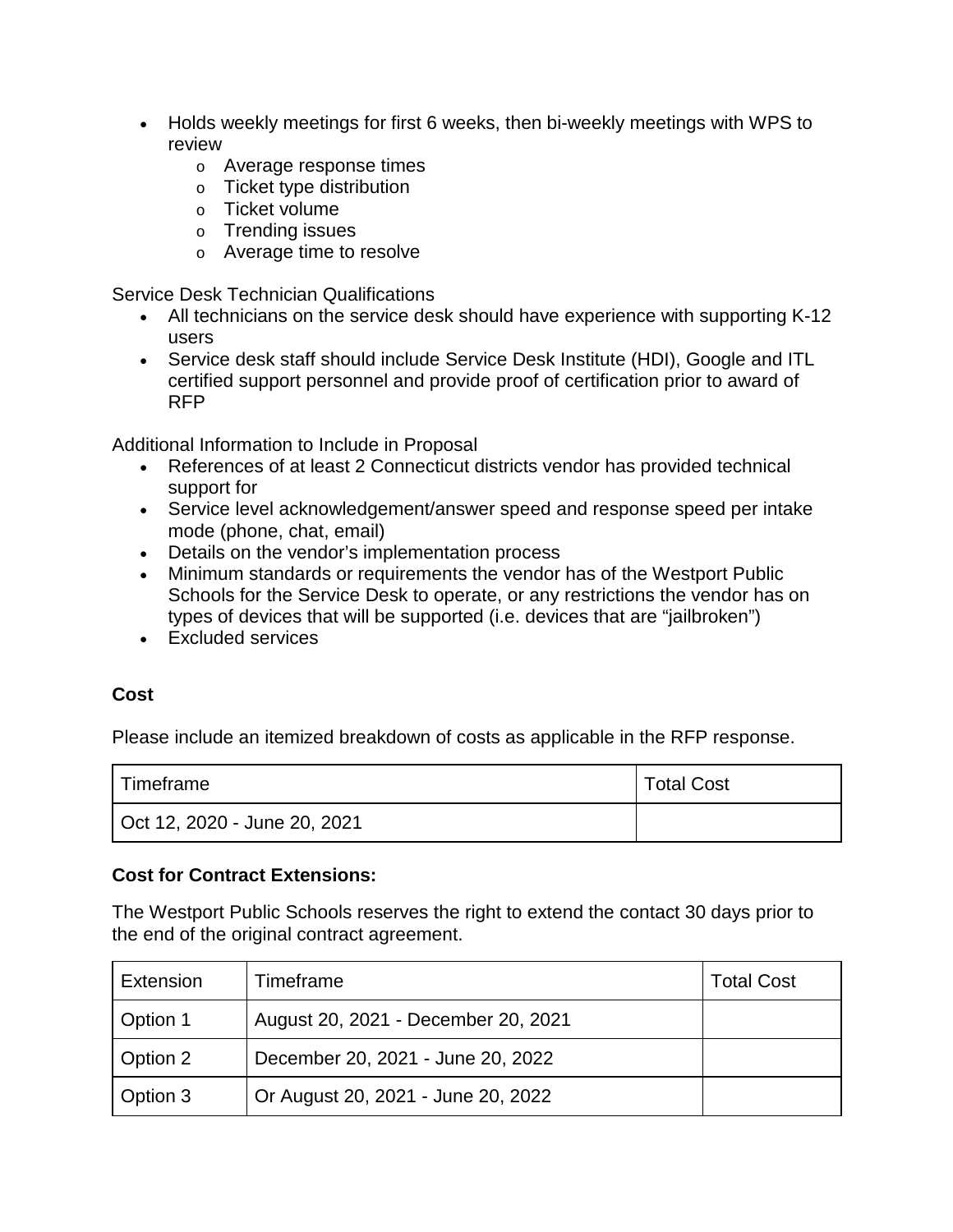#### 4. **ACCEPTANCES**

The Board will make determination of the acceptability of work. Work shall be completed in a responsive and professional manner and in accordance with the specifications.

#### 5. **GENERAL TERMS AND CONDITIONS**

a. Sealed proposals must be received by the time and date below. RFPs will be opened and read aloud via ZOOM. Proposers interested in viewing the RFP opening must send an email request to: Elio Longo at [elongo@westportps.org](mailto:elongo@westportps.org) not later than the RFP due date. All envelopes should be clearly marked:

# **DISTANCE LEARNING SERVICE DESK RFP ZOOM OPENING DATE: Thursday, 10/8/20 ZOOM OPENING TIME: 11:00AM RFP NUMBER: 21-003**

- b. Proposers are urged to read all documents carefully and fill out all information requested. Proposals which are incomplete, obscure or conditional, and which contain irregularities of any kind, will be subject to rejection.
- c. Westport Public Schools reserves the right to reject any or all proposals or to accept any proposal, which appears to be in the best interest of the Board of Education. Any proposal may be withdrawn prior to the opening time and date. Any proposal received after the time and date as specified will not be accepted.
- d. If Westport Public Schools deems it necessary, the District may postpone the date for the opening of the proposals by notifying each proposer by telephone, mail or the issuing of an addendum.
- e. Westport Public Schools shall have the right to take such steps, as it deems necessary, to determine the ability of the proposer to perform the work and the proposer shall furnish Westport Public Schools with information and data for this purpose as requested. The District reserves the right to reject any proposal where, on investigation, the evidence or information submitted by such proposers does not satisfy Westport Public Schools and the proposer is not deemed qualified to carry out properly the terms of the contract.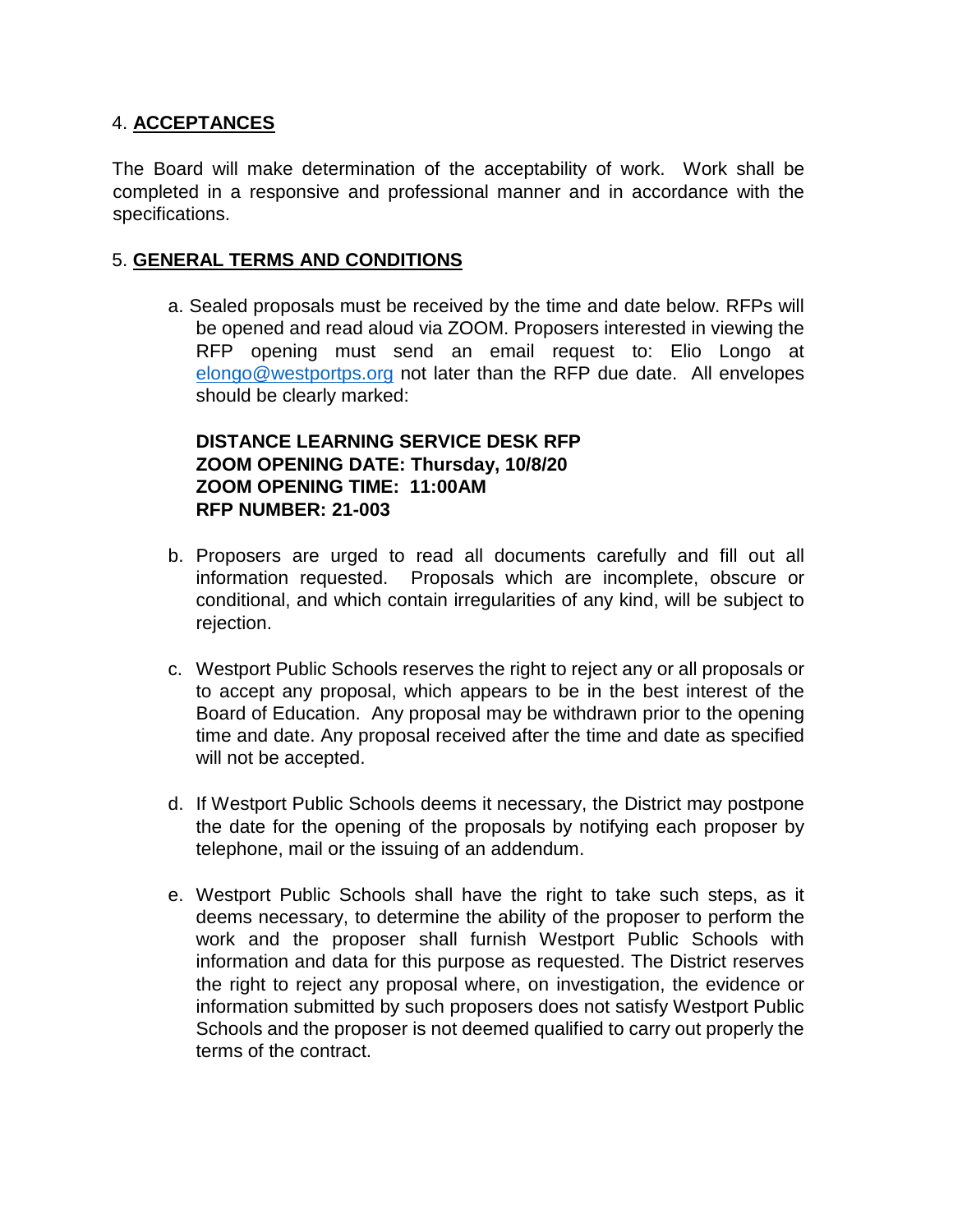f. Sealed Proposals are due at the Westport Public Schools Business Office on date noted. NO proposals will be accepted after the date and time specified. Whether the proposal is sent by mail or commercial express services, the proposer shall be responsible for actual delivery of the proposal to the Westport Public Schools before the deadline time. Proposals received after the deadline time will not be considered. Please clearly indicate proposal number on the lower left-hand corner of the envelope.

# 6. **QUESTIONS**

All questions must be directed to Natalie Carrignan at ncarrignan@westportps.org. In the subject line of your e-mail, please put "RFP #21-003 Distance Learning Service Desk" in the subject line of the email. **All questions must be received no later than noon on October 2, 2020**. Failure to comply with these conditions will result in the proposer waiving his/her right to dispute the proposal specifications and conditions. It is the proposer's responsibility to check our website for all addenda up to the day before the opening date.

# 7. **TAX**

No amount shall be added for the Connecticut Sales Tax or Federal Tax. The Westport Public School system is exempt from the payment of taxes imposed by the Federal Government and/or State of Connecticut. Taxes must not be included in the proposal price.

# 8. **BACKGROUND CHECKS**

The bidder is required to do Employee Background Checks as imposed by Section 2 of Public Act 16-67, which amended Conn. Gen. Stat. 10-222c.

# **COLLUSION AMONG BIDDERS**

More than one offer from an individual, firm partnership, corporation or association under the same or different name will be rejected. Reasonable grounds for believing that a bidder is interested in more than one bid for the work contemplated will cause rejection of all bids in which the bidder is interested. Any or all bidders will be rejected if there is any reason for believing that collusion exists among the bidders.

Participants in such collusion may not be considered in the future for offers of the same work. Each bidder, by submitting a bid, certifies that it is not a part to any collusive action.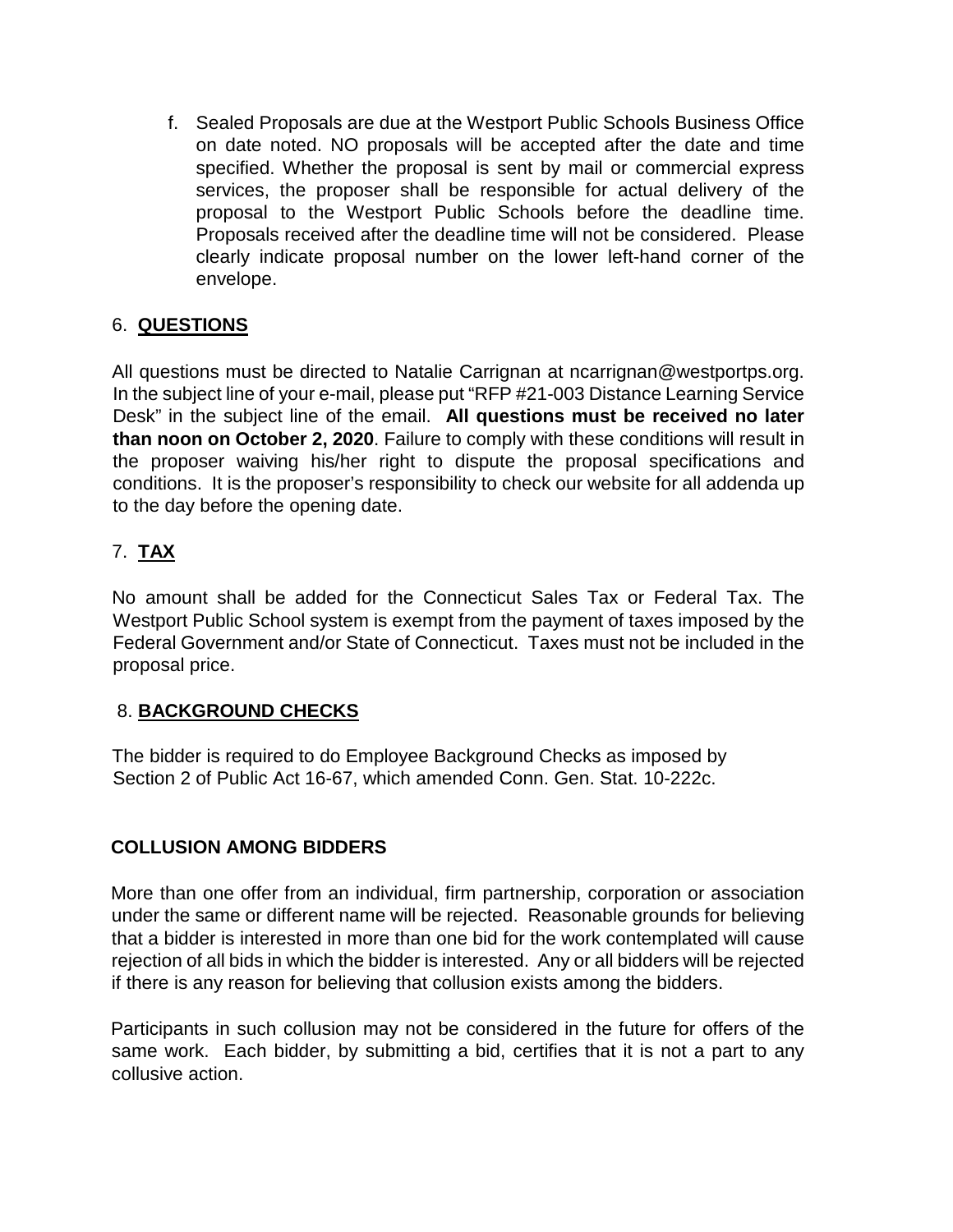#### **EMPLOYMENT DISCRIMINATION BY CONTRACTOR PROHIBITED**

The successful bidder will not discriminate against any employee, or applicant for employment on the basis of race, color, religion, age, sex, marital status, sexual orientation, national origin, ancestry, disability (including pregnancy), genetic information, veteran status or gender identity or expression, except in the case of a bona fide occupational qualification. The successful bidder agrees to post in a conspicuous place, available to employees and applicants for employment, notices setting forth the provision of this nondiscrimination clause. The successful bidder in all solicitation or advertisements for employees, placed by or on behalf of the contractor, will state that such successful bidder is an Equal Opportunity Employer. Employment discrimination by contractor prohibited.

Notices, advertisements, and solicitations placed in accordance with Federal Law, rules or regulation shall, be deemed sufficient for the purpose of meeting the requirements of this section.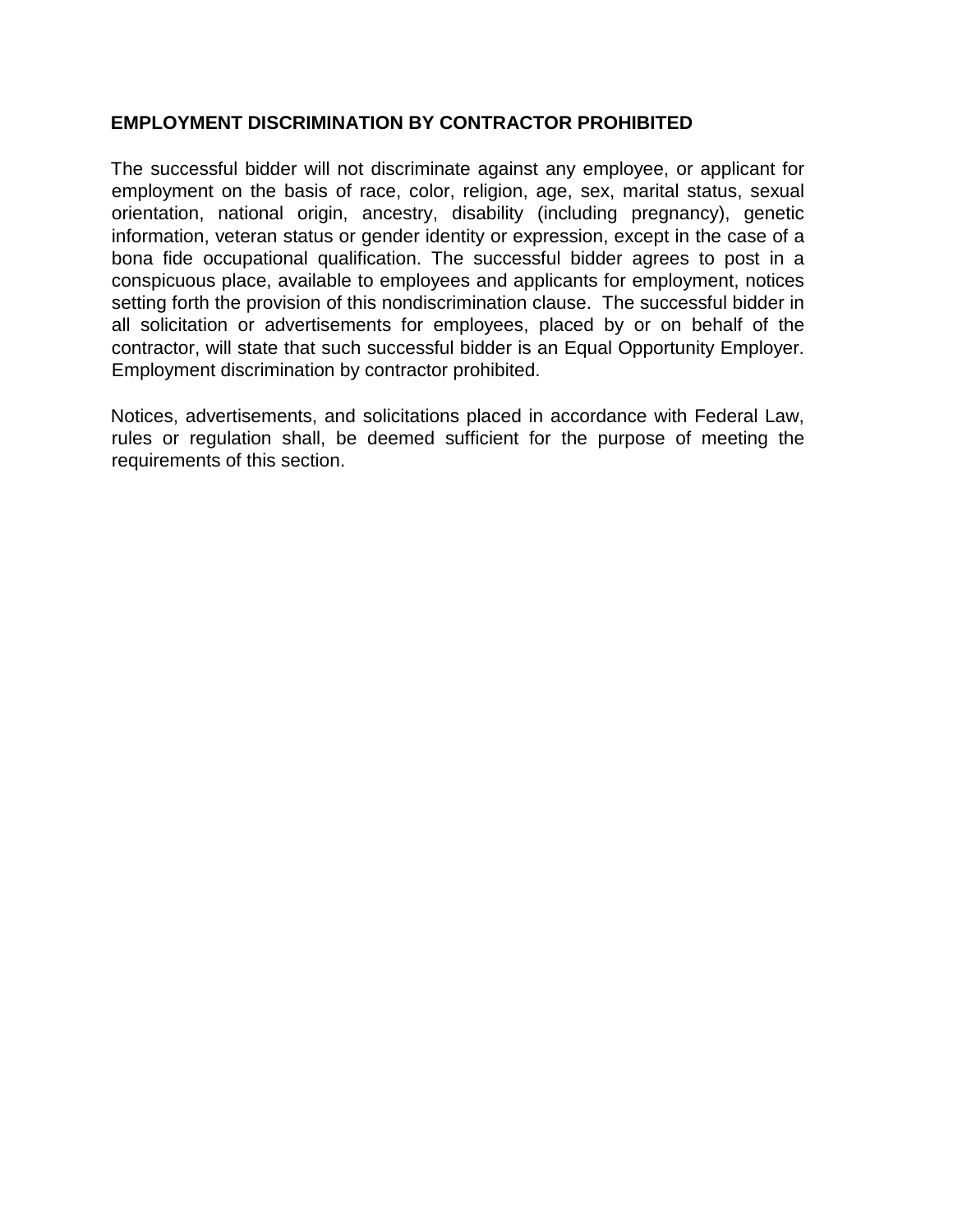#### **NON-COLLUSION AFFIDAVIT WESTPORT PUBLIC SCHOOLS**

State of \_\_\_\_\_\_\_\_\_\_\_\_\_\_\_\_\_\_\_\_\_\_\_\_\_\_\_\_\_\_\_\_: **County of \_\_\_\_\_\_\_\_\_\_\_\_\_\_\_\_\_\_\_\_\_\_\_\_\_: s.s. I** state that I am the  $\frac{(TITLE)}{TITLE}$  of  $\frac{1}{(NAME OF MY FIRM)}$ 

**and that I am authorized to make this affidavit on behalf of my firm, and its owners, directors, and officers. I am the person responsible in my firm for the price(s) and the amount of this bid/RFP.** 

**I state that:**

- **(1) The price(s) and amount of this bid/RFP have been arrived at independently and without consultation communication or agreement with any other contractor, bidder/proposer or potential bidder/proposer.**
- **(2) Neither the price(s) nor the amount of this bid/rfp, and neither the approximate price(s) nor approximate amount of this bid/rfp, have been disclosed to any other firm or person who is a bidder/proposer or potential bidder/proposer, and they will not be disclosed before bid/rfp opening.**
- **(3) No attempt has been made or will be made to induce any firm or person to refrain from bidding/proposing on this contract, or to submit a bid/proposal higher than this bid/rfp, or to submit any intentionally high or noncompetitive bid/rfp or other form of complementary bid/rfp.**
- **(4) I fully understand that more than one offer from an individual, firm partnership, corporation or association under the same or different name will be rejected. Reasonable grounds for believing that a bidder/proposer is interested in more than one bid/rfp for the work contemplated may cause rejection of all bids/rfps in which the bidder/proposer is interested. Any or all bidders/proposers will be rejected if there is any reason for believing that collusion exists among the bidders/proposers. Participants in such collusion may not be considered in the future offers for the same work. Each bidder/proposer by submitting a bid/proposal certifies that it is not a part to any collusive action.**
- **(5) The bid/rfp of my firm is made in good faith and not pursuant to any agreement or discussion with, or inducement from, any firm or person to submit a complementary or other noncompetitive bid/proposal.**
- **(6) \_\_\_\_\_\_\_\_\_\_\_\_\_\_\_\_\_\_\_\_\_\_\_\_\_\_\_\_\_\_\_\_\_\_\_\_\_\_its affiliates, subsidiaries, (NAME OF MY FIRM) officers, directors and employees are not currently under investigation by any governmental agency and have not in the last four years been convicted or found liable for any act prohibited by State or Federal law in any jurisdiction,**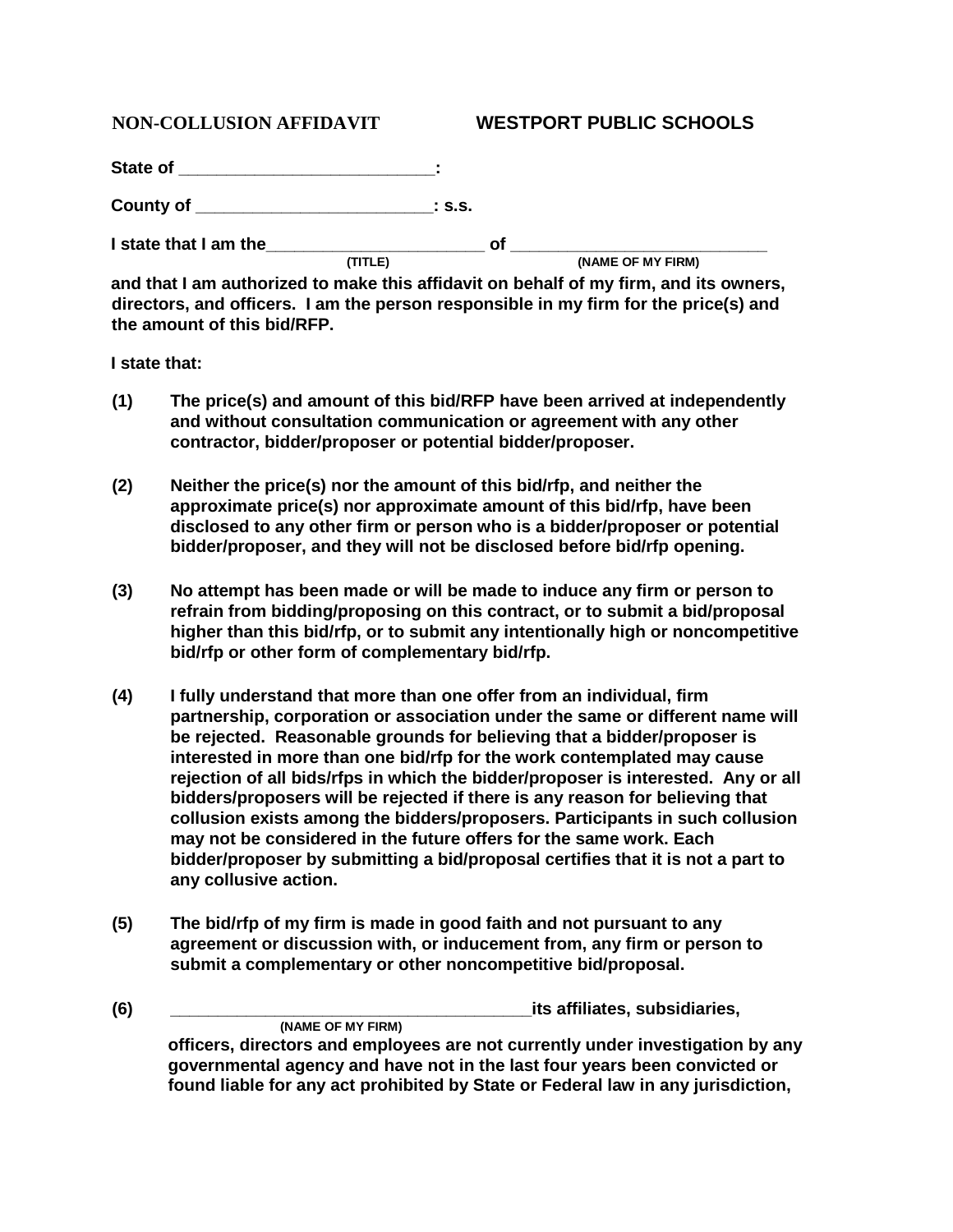**involving conspiracy or collusion with respect to bidding/proposing on any public contract, except as follows:** 

**I state that \_\_\_\_\_\_\_\_\_\_\_\_\_\_\_\_\_\_\_\_\_\_\_\_\_\_ understands and acknowledges that (NAME OF MY FIRM)** 

**the above representations are material and important, and will be relied on by Westport Public Schools in awarding the bid/proposal for which this is submitted. I understand and my firm understands that any misstatement in this affidavit is and shall be treated as fraudulent concealment from Westport Public Schools of the true facts relating to the submission of bids/proposals for this contract.** 

**(7) I agree to furnish and deliver all services on the date and time agreed on by (NAME OF MY FIRM) and the Westport Board of Education at (NAME OF MY FIRM)** 

**the time the purchase order is placed. Furthermore, there will not be any cancellations to the Board of Education. If a bidder/proposer submits a bid/proposer on any item he/she will be responsible for delivering that item at the bid/proposal cost, in accordance with the attached above specifications, which were submitted with this bid/proposal and upon which the bid/proposal was made.** 

- **(8) In submitting this bid/proposal, the undersigned declares that this is made without any connection with any persons making another bid/proposal on the same contract; that the bid/proposal is in all respects fair and without collusion, fraud or mental reservation; and that no official of the Town, or any person in the employ of the Town, is directly or indirectly interested in said bid/proposal or in the supplies or work to which it relates, or in any portion of the profits thereof.**
- **(9) The undersigned further understands that the above declarations are material representations to the Town of Westport made as a condition to the acceptance of the bid/proposal. If found to be false, the Town of Westport retains the right to reject said bid/proposal and rescind any resultant contract and/or purchase order and notify the undersigned accordingly, thereby declaring as void said bid/proposal and contract or purchase order.**

#### **VENDOR INFORMATION. (Please print the following)**

#### **VENDOR NAME**

#### **ADDRESS**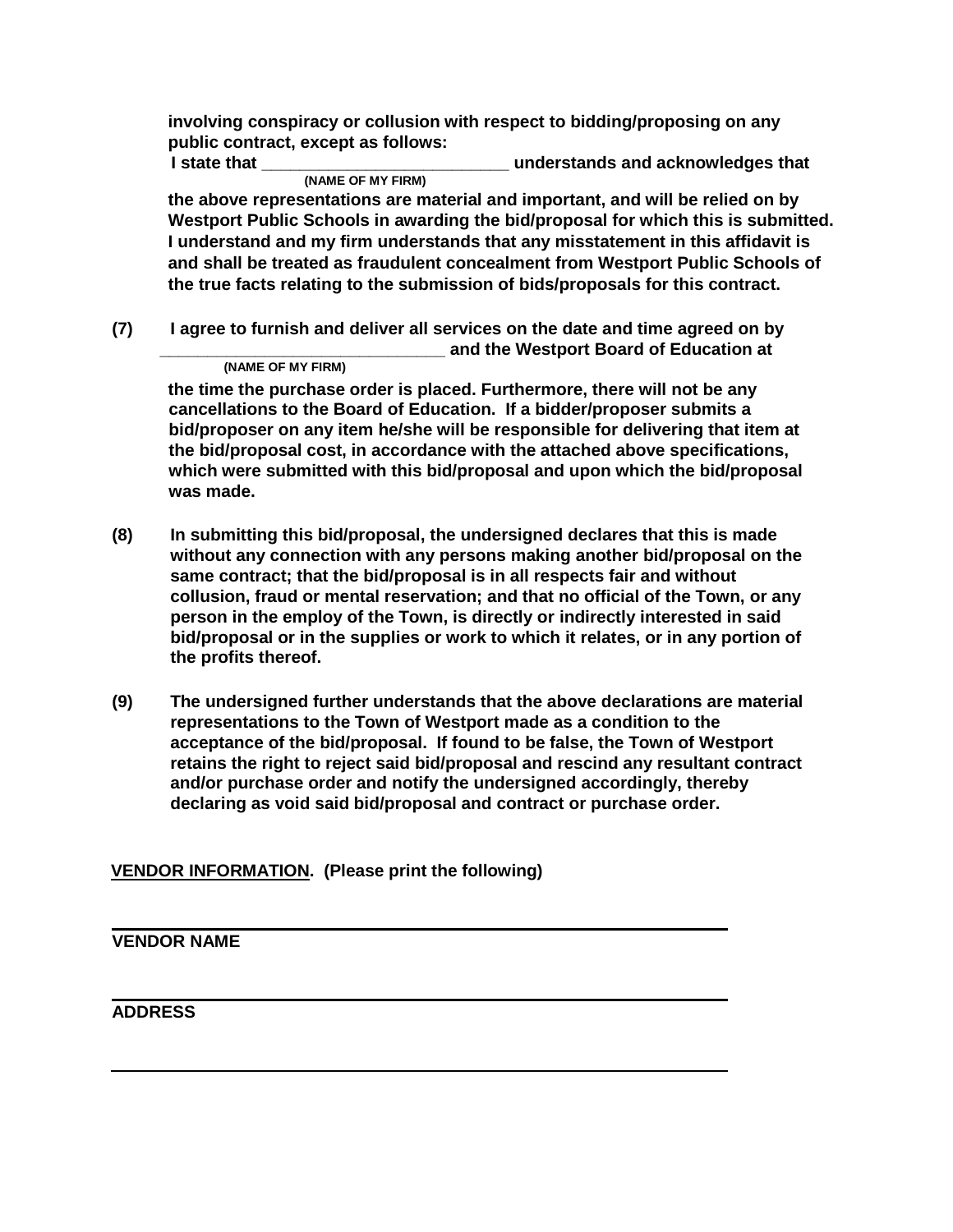| <b>TELEPHONE</b>  | FAX#            |
|-------------------|-----------------|
| <b>E-MAIL</b>     | <b>WEB SITE</b> |
| <b>PRINT NAME</b> | <b>TITLE</b>    |

**(10) By signing this bid/proposal the bidder/proposer understands and agrees to the attached terms, conditions, and specifications, including Collusion among Bidders/Proposers Employment Discrimination by the Contractor Prohibited.** 

 **\_\_\_\_\_\_\_\_\_\_\_\_\_\_\_\_\_\_\_\_\_\_\_\_\_\_\_\_\_\_\_\_\_ SIGNATURE** 

**TOTAL COST FOR SERVICES**

 $\frac{1}{2}$   $\frac{1}{2}$   $\frac{1}{2}$   $\frac{1}{2}$   $\frac{1}{2}$   $\frac{1}{2}$   $\frac{1}{2}$   $\frac{1}{2}$   $\frac{1}{2}$   $\frac{1}{2}$   $\frac{1}{2}$   $\frac{1}{2}$   $\frac{1}{2}$   $\frac{1}{2}$   $\frac{1}{2}$   $\frac{1}{2}$   $\frac{1}{2}$   $\frac{1}{2}$   $\frac{1}{2}$   $\frac{1}{2}$   $\frac{1}{2}$   $\frac{1}{2}$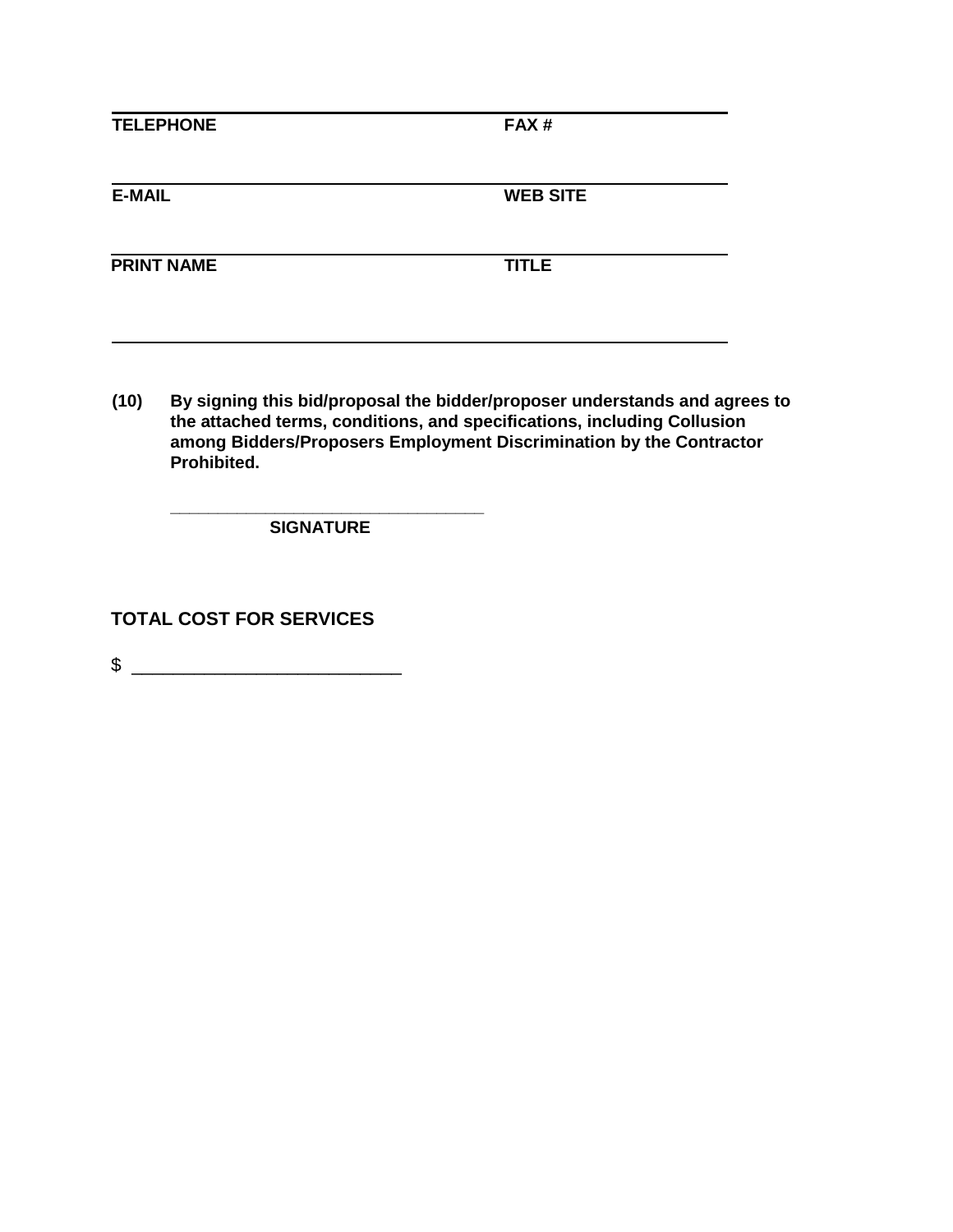# REFERENCES

Please list up to five (5) school districts where your company has performed these or similar services in the past fifteen (15) years.

\_\_\_\_\_\_\_\_\_\_\_\_\_\_\_\_\_\_\_\_\_\_\_\_\_\_\_\_\_\_\_\_\_\_\_\_\_\_\_\_\_\_\_\_\_\_\_\_\_\_\_\_\_\_\_\_\_\_\_\_\_\_

\_\_\_\_\_\_\_\_\_\_\_\_\_\_\_\_\_\_\_\_\_\_\_\_\_\_\_\_\_\_\_\_\_\_\_\_\_\_\_\_\_\_\_\_\_\_\_\_\_\_\_\_\_\_\_\_\_\_\_\_\_\_

\_\_\_\_\_\_\_\_\_\_\_\_\_\_\_\_\_\_\_\_\_\_\_\_\_\_\_\_\_\_\_\_\_\_\_\_\_\_\_\_\_\_\_\_\_\_\_\_\_\_\_\_\_\_\_\_\_\_\_\_\_\_

\_\_\_\_\_\_\_\_\_\_\_\_\_\_\_\_\_\_\_\_\_\_\_\_\_\_\_\_\_\_\_\_\_\_\_\_\_\_\_\_\_\_\_\_\_\_\_\_\_\_\_\_\_\_\_\_\_\_\_\_\_\_

 $1.$ 

NAME AND ADDRESS

CONTACT PERSON AND TELEPHONE NUMBER

2. \_\_\_\_\_\_\_\_\_\_\_\_\_\_\_\_\_\_\_\_\_\_\_\_\_\_\_\_\_\_\_\_\_\_\_\_\_\_\_\_\_\_\_\_\_\_\_\_\_\_\_\_\_\_\_\_\_\_\_\_\_\_

NAME AND ADDRESS

CONTACT PERSON AND TELEPHONE NUMBER

3. \_\_\_\_\_\_\_\_\_\_\_\_\_\_\_\_\_\_\_\_\_\_\_\_\_\_\_\_\_\_\_\_\_\_\_\_\_\_\_\_\_\_\_\_\_\_\_\_\_\_\_\_\_\_\_\_\_\_\_\_\_\_

NAME AND ADDRESS

 \_\_\_\_\_\_\_\_\_\_\_\_\_\_\_\_\_\_\_\_\_\_\_\_\_\_\_\_\_\_\_\_\_\_\_\_\_\_\_\_\_\_\_\_\_\_\_\_\_\_\_\_\_\_\_\_\_\_\_\_\_\_ CONTACT PERSON AND TELEPHONE NUMBER

4. \_\_\_\_\_\_\_\_\_\_\_\_\_\_\_\_\_\_\_\_\_\_\_\_\_\_\_\_\_\_\_\_\_\_\_\_\_\_\_\_\_\_\_\_\_\_\_\_\_\_\_\_\_\_\_\_\_\_\_\_\_\_

NAME AND ADDRESS

CONTACT PERSON AND TELEPHONE NUMBER

5. \_\_\_\_\_\_\_\_\_\_\_\_\_\_\_\_\_\_\_\_\_\_\_\_\_\_\_\_\_\_\_\_\_\_\_\_\_\_\_\_\_\_\_\_\_\_\_\_\_\_\_\_\_\_\_\_\_\_\_\_\_\_ NAME AND ADDRESS

CONTACT PERSON AND TELEPHONE NUMBER